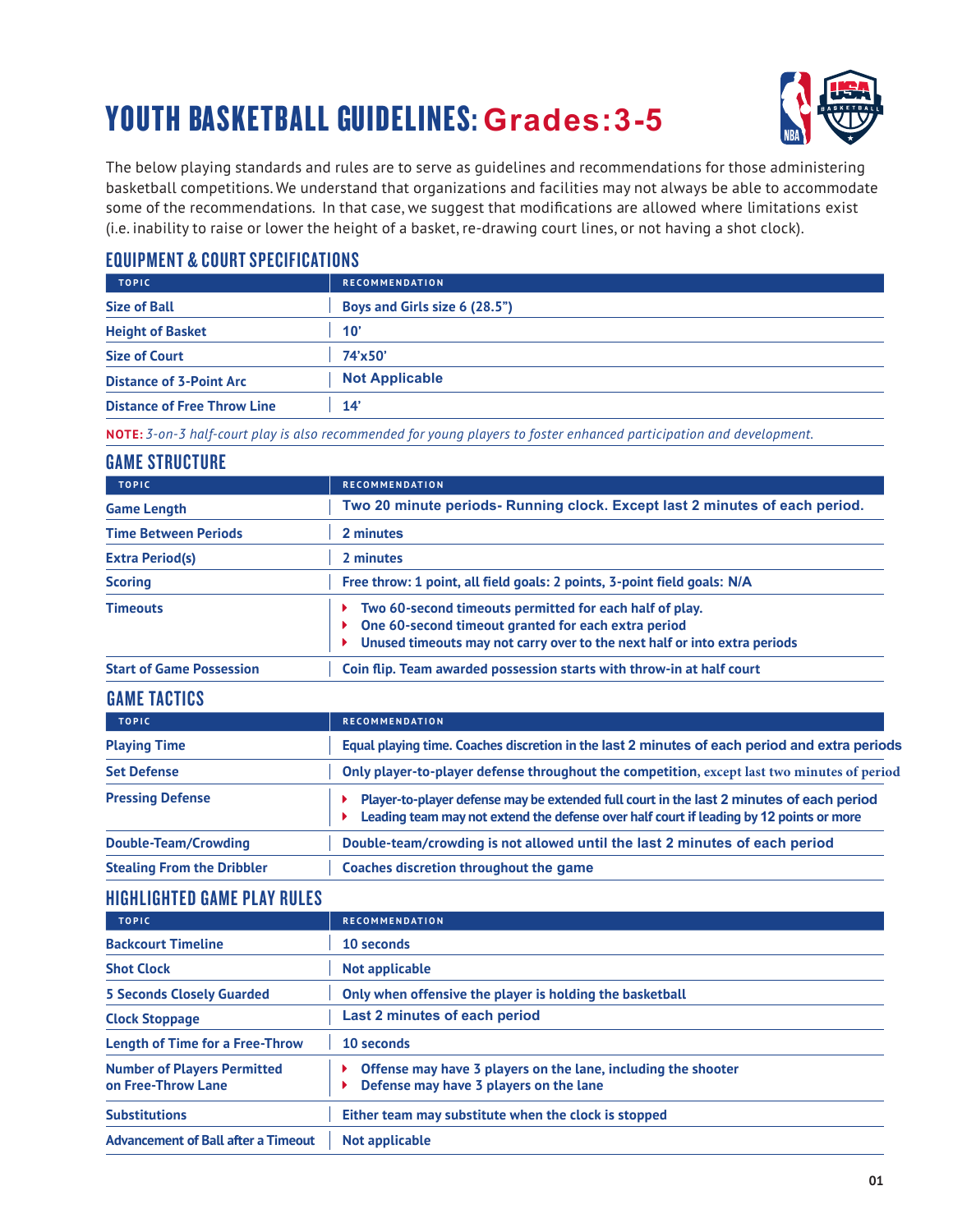

## **DEFINITIONS**

#### **Player-to-Player Defense**

- Each player is responsible for guarding and moving with one offensive player. This requires the defensive player to move according to the offensive player's movements with or without the ball - Optional by coach
- $\blacktriangleright$  The defensive player must stay on the same side of the court as the offensive player, divided by the half court line.
- If an offensive player with the ball advances past their defensive player, another defender.

may rotate to guard that offensive player.

**Pressing Defense:** Defensive guarding, either on or off the ball, within the backcourt.

**Double-Team/Crowding:** Two or more defensive players guarding a single offensive player. Except in the last 2 minutes of each period and extra period.

## RATIONALE

**Distance of 3-Point Arc:** For Grades 3-5 year-olds, although the 3-point arc may exist on the floor, all baskets made beyond this arc only count as 2 points. (Unless games are played on regular sized court)

**Distance of Free Throw Line:** Grades 3-5 should take free throws 14 feet from the basket to develop proper form and increase success.

**Height of Basket:** A 10' basket height for Grades 3-5 will be used.

**Scoring:** All field goals for Grades 3-5 are worth two points to encourage children to shoot within a developmentally-appropriate range. This allows for proper mechanics and form. While these age segments may attempt a shot behind the 3-point arc, any field goal made behind the arc will count as 2 points.

**Size of Ball:** A smaller basketball for the younger age segments is advised due to the size of a child's hand as well as their developing skill level.A smaller ball allows for better control and success.

**Size of Court:** For Grades 3-5, a 74'x 50' court is more appropriate for younger children based on their relative size in space.